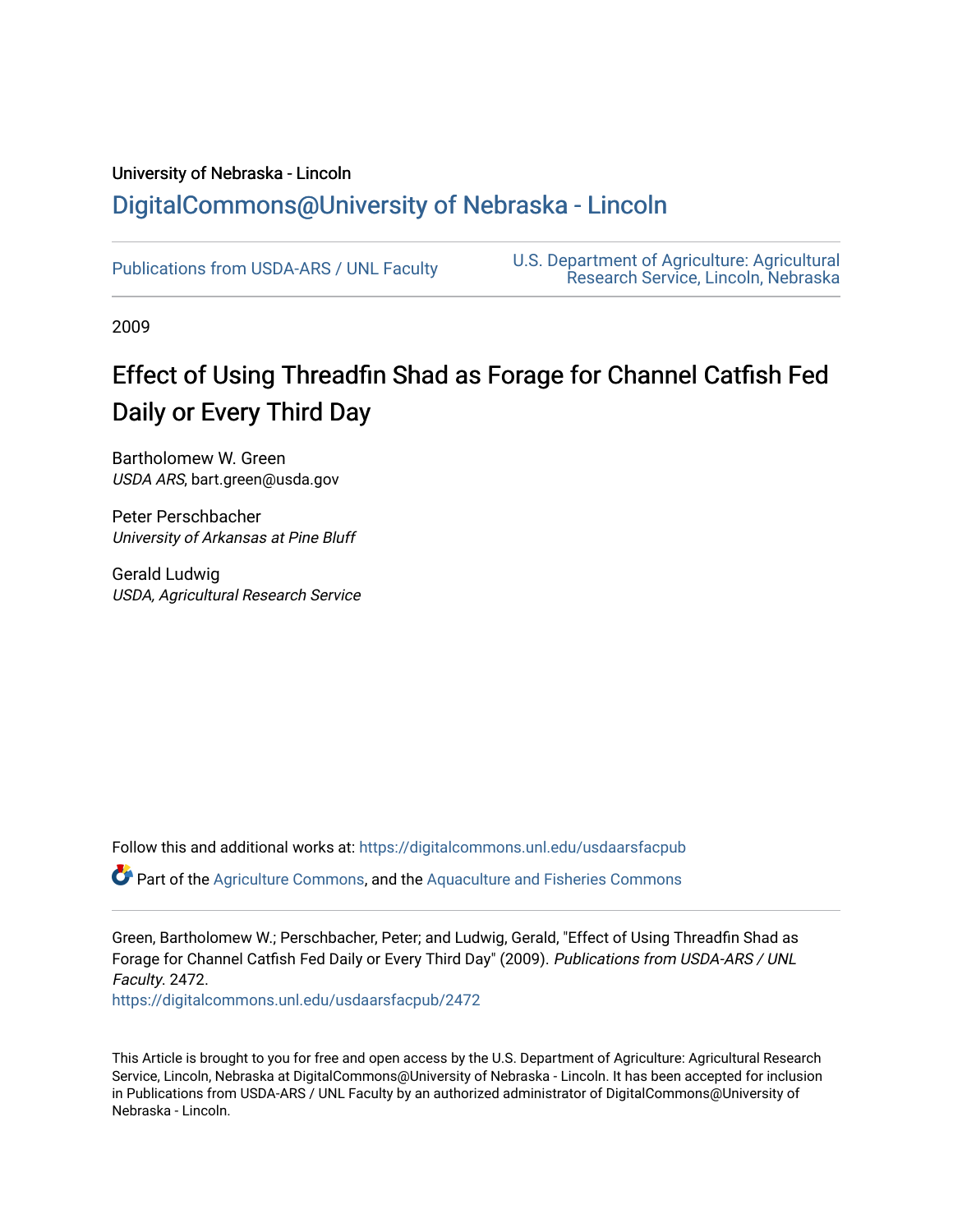### Effect of Using Threadfin Shad as Forage for Channel Catfish Fed Daily or Every Third Day

## $\textsc{Bar}$  HOLOMEW  $\textsc{Green}^{*1}$

U.S. Department of Agriculture, Agricultural Research Service, Aquaculture Systems Research Unit, Aquaculture/Fisheries Center, University of Arkansas at Pine Bluff, Pine Bluff, Arkansas 71601, USA

#### PETER PERSCHBACHER

Aquaculture/Fisheries Center, University of Arkansas at Pine Bluff, Pine Bluff, Arkansas 71601, USA

#### GERALD LUDWIG

U.S. Department of Agriculture, Agricultural Research Service, Harry K. Dupree Stuttgart National Aquaculture Research Center, Stuttgart, Arkansas 72160, USA

Abstract.—We evaluated whether stocking threadfin shad Dorosoma petenense as a forage fish in multiplebatch production ponds for channel catfish Ictalurus punctatus could substitute for formulated feed when channel catfish were fed daily or every 3 d. A completely randomized design in a  $2 \times 2$  factorial arrangement was used for the experiment, which was conducted in twelve 0.1-ha earthen ponds. Prespawn adult threadfin shad were stocked at 404 kg/ha in six of the ponds, whereas the remaining ponds received no threadfin shad. Channel catfish stockers (0.35 kg/fish) were stocked at 5,040 kg/ha, and fingerlings (28.2 g/fish) were stocked at 14,820 fish/ha. Channel catfish were fed a floating feed (32% protein) to apparent satiation daily (D; 6 ponds) or every 3 d (3D; 6 ponds). After 144 d, mean channel catfish total net yield was unaffected by the presence of threadfin shad but was significantly greater for fish in the D treatment (7,256 kg/ha) than for fish in the 3D treatment (2,431 kg/ha). Mean fish weight at harvest also was greater in the D treatment than in the 3D treatment. The amount of feed administered in the 3D treatment was 62% of that used in the D treatment, thus reducing net total yield by 66% and slowing growth in fish from the 3D treatment. Nearly 90% of stockers in the 3D treatment failed to reach market size (0.68 kg/fish) and would have required a third season to reach harvest weight. At the rate used in this experiment, stocking of threadfin shad as forage fish into channel catfish production ponds did not appear to be a viable method of substituting for formulated feed during the growing season.

Catfish farmers strive to reduce production costs in response to low catfish prices or high production input prices. Because feed represents the largest component of variable costs, improved feed management could result in lower feed expenditures. Restricting feed ration is one management strategy that is contemplated to reduce production costs. Net production and total amount of feed given to channel catfish Ictalurus punctatus did not decrease significantly when fish were fed for only 6 d/week compared with 7 d/week (Li et al. 2005). Results of other feed restriction strategies have been mixed and appear to depend on the duration of feed restriction. Channel catfish that were not fed for 3 weeks during an 18-week experiment regained lost

weight once feeding was resumed, and size at harvest did not differ significantly between feed-restricted and control fish (Kim and Lovell 1995). Restricting feed for longer periods has generally resulted in lower channel catfish production and lower feed usage (Kim and Lovell 1995; Li et al. 2004, 2005; Reigh et al. 2006). However, stocking of forage fish may substitute for formulated ration during periods of restricted feeding.

Stocking of forage fish often is recommended for channel catfish broodfish nutrition during winter months (Kelly 2004). Channel catfish broodfish grew more over the winter and had a higher gonadosomatic index in ponds where blue tilapia Oreochromis aureus were stocked as forage fish (Torrans and Lowell 2001). When blue tilapia were stocked as forage fish in production ponds, channel catfish yield did not differ significantly from that in control ponds, but significantly more feed was used because the blue tilapia also consumed formulated feed (Torrans and Lowell 1987). Stocking of a forage fish species that competes for feed with the culture species is counterproductive. An ideal forage fish for use with channel catfish would have a

<sup>\*</sup> Corresponding author: bart.green@ars.usda.gov <sup>1</sup> Present address: U.S. Department of Agriculture, Agricultural Research Service, Harry K. Dupree Stuttgart National Aquaculture Research Center, P.O. Box 1050, 2955 Highway 130 E, Stuttgart, Arkansas 72160, USA.

Received November 28, 2007; accepted March 5, 2008 Published online February 5, 2009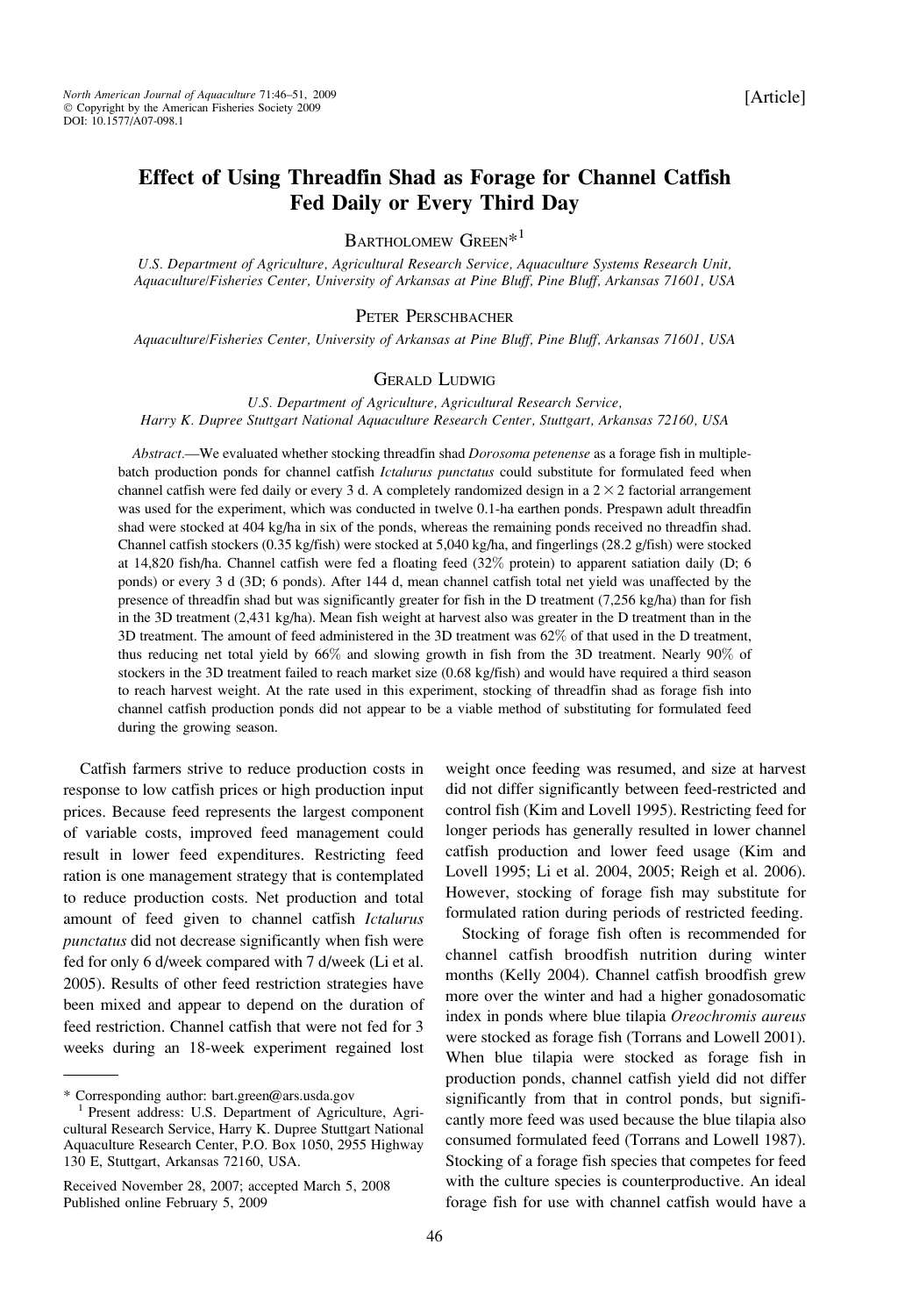small size at sexual maturity and high fecundity and would not readily consume formulated feed. Threadfin shad Dorosoma petenense have all three of these characteristics, and there are anecdotal reports of this species being used as a forage fish in channel catfish broodfish ponds. There is little other published information on the use of forage fish in channel catfish production ponds.

The objective of this study was to determine whether threadfin shad that were stocked as forage fish could supplement formulated feed when channel catfish in multiple-batch production were fed daily (D treatment) or every 3 d (3D treatment).

#### Methods

Twelve 0.1-ha earthen ponds located at the Aquaculture Research Station (University of Arkansas, Pine Bluff) were used for this study, which had a completely randomized design in a  $2 \times 2$  factorial arrangement. Factors tested were feeding frequency (D or 3D) and threadfin shad presence (S) or absence (NS).

Agricultural limestone (250 mesh; 1,120 kg/ha) was applied to all ponds before inundation. Once all ponds were filled with well water in mid-March 2003, a fertilization program adapted from Ludwig et al. (1998) was initiated. Cottonseed meal (280 kg/ha on 18 March; 112 kg/ha on 25 March; 28 kg/ha on 8 and 22 April; and 56 kg/ha on 29 April and 8 May) and 19-19- 19 granular fertilizer (26 kg/ha on 18 March; 13 kg/ha on 25 March; 6.5 kg/ha on 8 and 22 April; 13 kg/ha on 29 April; and 6.5 kg/ha on 8 May) were added to each pond. The granular fertilizer was dissolved in pond water before application.

Prespawn adult threadfin shad were stocked incrementally into S-treatment ponds at 449  $\pm$  43 kg/ha (mean  $\pm$  SD) from 22 April to 15 May 2003. Poststocking mortality of threadfin shad was observed in all ponds, especially after the initial stocking on 22– 24 April. The initial stocking accounted for 56–70% of the total biomass of threadfin shad stocked. Low threadfin shad mortality was observed after the other stocking events because of improved transport and handling. Salt  $(-0.5\%;$  Jensen 1990) and quinaldine sulfate ( $\sim$ 6 mg/L; A. Goodwin, University of Arkansas, Pine Bluff, personal communication) were added to hauling tank water. Total recorded poststocking mortality of threadfin shad was  $45 \pm 29$  kg/ha. Thus, the estimated initial stocked biomass of threadfin shad was  $404 \pm 20$  kg/ha. At stocking, threadfin shad averaged 5.0 g in weight and 7.8 cm total length (TL).

Stocker channel catfish (mean weight =  $0.35$  kg/fish) were stocked into ponds at 5,040 kg/ha on 29–30 May. On 6 June, ponds were stocked with fingerling channel catfish (mean weight =  $28.2$  g/fish) at 14,820 fish/ha.

Beginning 31 May, channel catfish were offered floating, extruded feed (32% protein) either daily or every third day. Fish were fed to apparent satiation over a 20-min period. Because of disease outbreaks or sampling and harvesting activities, 20 d of feeding were missed in D treatment ponds and 5 d of feeding were missed in 3D treatment ponds. On 16 June, an outbreak of enteric septicemia of catfish was detected in all ponds; fish were therefore taken off feed from 16 to 23 June. A random sample of fish from each pond was captured by seine net on 15 July, 12 August, and 10 September, and 100 fish/pond were weighed individually to the nearest 0.05 kg to monitor growth. All fish were returned alive to their respective ponds.

Daily fish biomass was estimated by interpolation for each pond based upon stocking, sampling, harvest, and recorded mortality data. The daily feed rate expressed as a percentage of biomass was calculated for each pond as the daily feed ration divided by the estimated fish biomass on that day. The occurrence of compensatory growth was evaluated by dividing total net yield by the number of days of feeding (Li et al. 2005).

Pond dissolved oxygen (DO) concentration and temperature were monitored daily by a polarographic oxygen sensor equipped with a thermistor. An electric paddlewheel aerator (0.373 kW) was activated when pond DO concentration fell below 3.5 mg/L.

At harvest, which occurred from 20 to 23 October, each pond was seined twice to capture the greatest percentage of fish possible. A seine with the smallest mesh size available to us (1.27-cm square mesh) was used initially. However, hundreds of threadfin shad became caught by their gills in the seine net during each of the first two seine hauls attempted. The time required to manually remove the gilled threadfin shad from the seine jeopardized the survival of landed channel catfish. Manual removal of gilled threadfin shad often resulted in physical mutilation of the fish, which limited the data that could be collected. Thus, we decided to complete the harvest using a seine with 2.54-cm square mesh, through which threadfin shad passed. However, use of the larger mesh meant that only a portion of the threadfin shad population in the pond could be recovered. Each pond was drained after seining. The total weight of threadfin shad recovered from each treatment pond was recorded. The relative abundance of threadfin shad trapped in the mud was estimated after draining each treatment pond, but no attempt was made to recover mud-bound threadfin shad. In each pond, channel catfish fingerlings and stockers were separated and then were counted and weighed en masse. Samples of 100 fingerlings and stockers from each pond were weighed individually.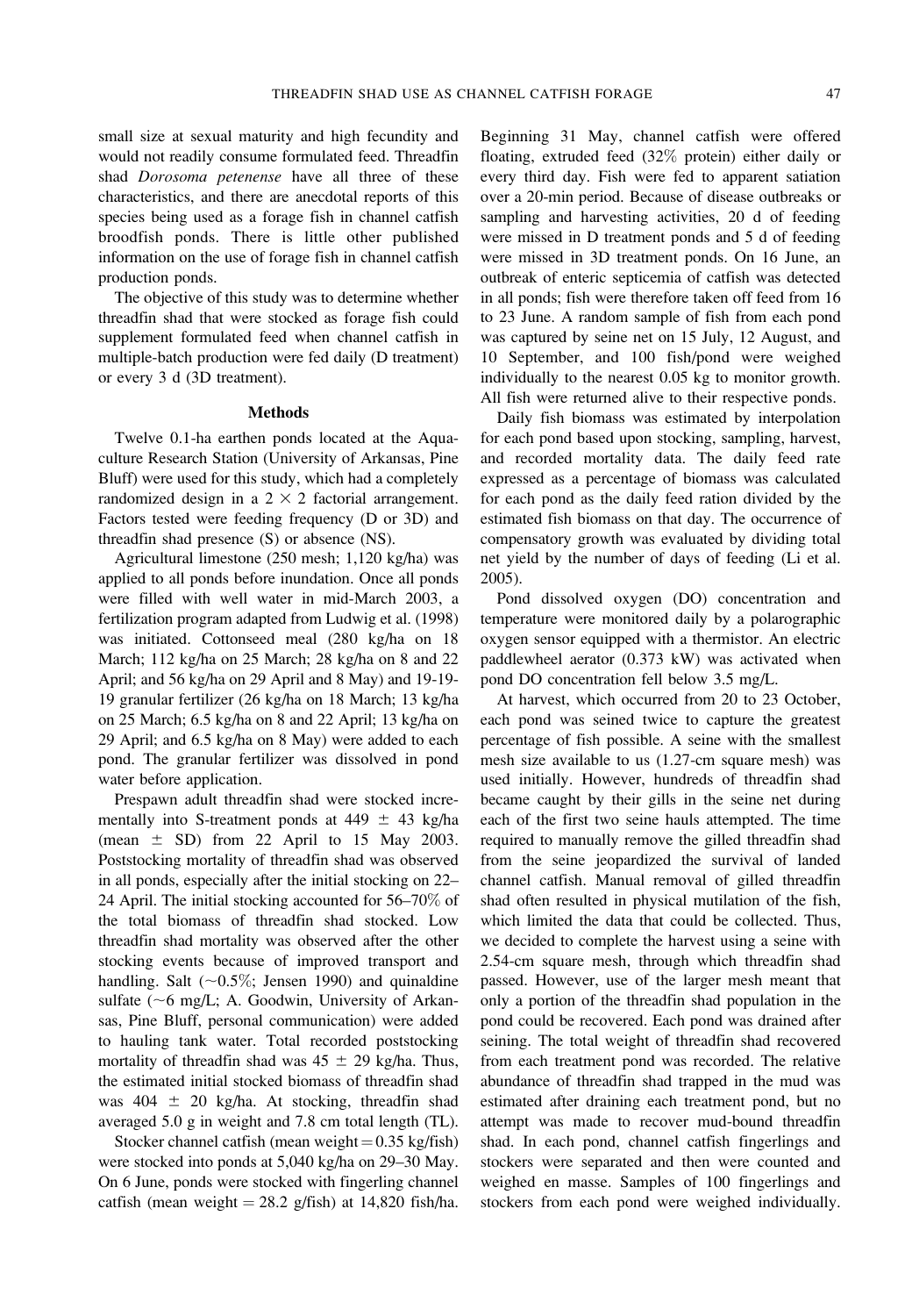TABLE 1.—Mean gross yield (kg/ha), net yield (kg/ha), individual weight (kg) at harvest, overall survival (%), and net feed conversion ratio (FCR) for channel catfish stockers and fingerlings that were reared for 144 d (May–October 2003) in multiplebatch production ponds at the Aquaculture Research Station (University of Arkansas, Pine Bluff); channel catfish were given a floating feed (32% protein) daily (D) or every 3 d (3D), and ponds either were stocked with threadfin shad as forage fish (S) or were not stocked with threadfin shad (NS). The significance of between-treatment comparisons for each performance variable is given at bottom (ns = not significant,  $P > 0.05$ ; \* $P < 0.05$ ; \*\* $P < 0.01$ ).

| Treatment   | Stocker     |           | Fingerling  |           | Individual weight (kg) |            |                 |         |
|-------------|-------------|-----------|-------------|-----------|------------------------|------------|-----------------|---------|
|             | Gross yield | Net yield | Gross yield | Net vield | Stocker                | Fingerling | Survival $(\%)$ | Net FCR |
| $S-D$       | 11.312      | 6.273     | 1.170       | 1.070     | 0.82                   | 0.11       | 83.6            | 1.62    |
| $NS-D$      | 10.977      | 5,922     | 1,353       | 1.247     | 0.81                   | 0.14       | 86.8            | 1.74    |
| $S-3D$      | 7.050       | 2.003     | 534         | 435       | 0.47                   | 0.04       | 88.6            | 1.84    |
| $NS-3D$     | 6.978       | 1.957     | 579         | 466       | 0.46                   | 0.05       | 88.0            | 1.96    |
| D versus 3D | **          | **        | **          | **        | **                     | **         | ns              | ns.     |
| S versus NS | ns          | ns        | ns          | ns        | ns                     | *          | ns              | ns.     |
| Interaction | ns          | ns        | ns          | ns        | ns                     | ns         | ns              | ns      |

Net feed conversion ratio (FCR) was calculated for each pond as the total quantity of administered feed divided by the sum of the net total channel catfish yield and the dead fish recovered.

During harvest, captured fish (including some threadfin shad that had been entrained with the channel catfish) were held in sock nets (6.35–12.7-cm mesh) before collection of weight data. We observed that some channel catfish in the holding socks from S–3D ponds had grossly distended abdomens. Twelve adult channel catfish were collected from two of the S–3D ponds and were euthanized; their stomachs were dissected, and stomach contents were examined. At the time of collection, these fish had not been fed for 5– 6 d.

Data sets were imported into the Statistical Analysis System version 9.1.3 (SAS Institute, Inc., Cary, North Carolina), where the general linear models (Littell et al. 2002) and mixed models procedures (Littell et al. 1996) were used for data analysis. Differences were considered significant at the 0.05 level.

#### Results

Channel catfish gross and net yields were unaffected by the presence of threadfin shad but were significantly greater in the D ponds than in the 3D ponds (Table 1). No significant treatment interaction was detected for gross or net yield. Mean channel catfish total gross yields (stocker gross yield  $+$  fingerling gross yield) after 144 d were 12,482 kg/ha for the S–D treatment, 12,330 kg/ha for the NS–D treatment, 7,584 kg/ha for the S–3D treatment, and 7,557 kg/ha for the NS–3D treatment. Net yield of stocker channel catfish was 208% greater in the D treatment than in the 3D treatment; net yield of fingerling channel catfish was 157% greater in the D treatment than in the 3D treatment. Threadfin shad recovery at harvest was 25.7 kg/ha from the S–D ponds and 21.8 kg/ha from the S– 3D ponds. However, we estimated the relative abundance of threadfin shad (size range  $\approx 2.5$ –15.0 cm TL) observed trapped in the mud to be common in all S ponds after draining, and an unknown number were trapped in the mud but were not visible. Thus, it was impossible to quantify the total threadfin shad biomass at harvest.

At harvest, mean stocker weights were 0.82 kg/fish for the S–D treatment and 0.81 kg/fish for the NS–D treatment, and these were significantly greater than the weights of 0.47 kg/fish for the S–3D treatment and 0.46 kg/fish for the NS–3D treatment (Table 1). Mean fingerling weight in the S treatment (0.10 kg) was significantly greater than that in the NS treatment (0.08 kg; Table 1). Mean fingerling weight also differed significantly between the D (0.13 kg/fish) and 3D (0.05 kg/fish) treatments (Table 1).The percentage of marketable fish (those exceeding 0.68 kg) among harvested stockers was 76.6% for the S–D treatment and 78.3% for the NS–D treatment; these values were significantly greater than the 12.8% observed for the S–3D treatment and the 11.2% observed for the NS–3D treatment. Individual stocker size at harvest was unaffected by threadfin shad presence.

Feed was offered on 119 d in the D treatment and 43 d in the 3D treatment. Fish in the D treatment consumed significantly more feed (mean  $= 12,453$ ) kg/ha) than did fish in the 3D treatment (mean  $=$  4,704 kg/ha). However, fish in the 3D treatment consumed significantly more feed at each meal as a percentage of fish biomass than did fish in the D treatment (Figure 1). Feed consumption was unaffected by threadfin shad presence. Weekly mean feed consumption (% of fish biomass/d) averaged 1.21% for the S–D treatment, 1.27% for the NS–D treatment, 1.75% for the S–3D treatment, and 1.76% for the NS–3D treatment. Based on the examination of total net yield per day of feeding, compensatory growth did not occur in the 3D feed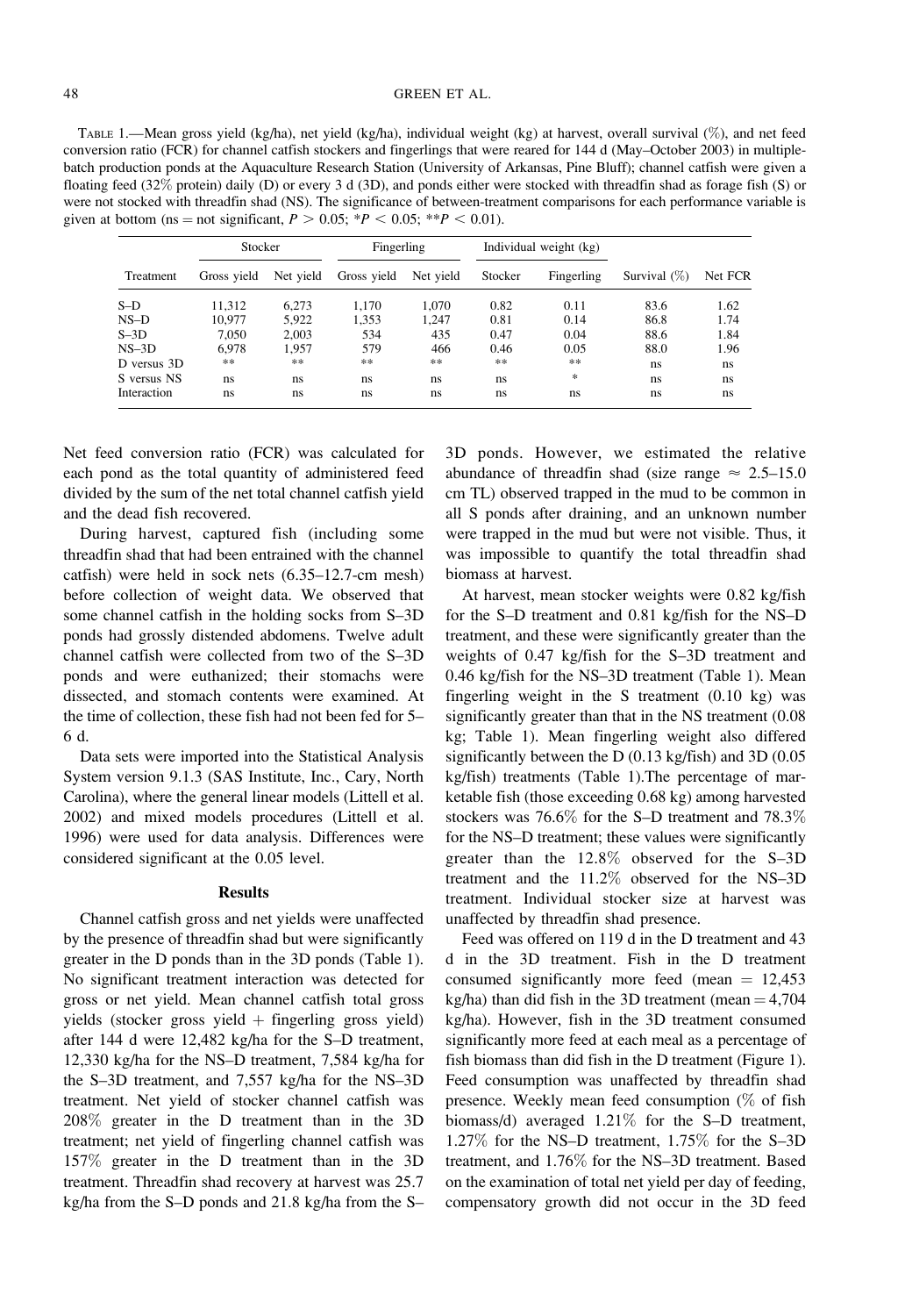

FIGURE 1.—Mean daily feed consumption (% of fish biomass per day of feeding) by in multiple-batch-cultured channel catfish fed daily or every 3 d (May–October 2003) at the Aquaculture Research Station (University of Arkansas, Pine Bluff); ponds either were or were not stocked with threadfin shad as forage fish.

treatment and was not affected by the presence of threadfin shad. The mean total net yield per day of feeding was 61.7 kg $\cdot$  ha<sup>-1</sup> $\cdot$  d<sup>-1</sup> for the S-D treatment, 60.2  $\text{kg} \cdot \text{ha}^{-1} \cdot \text{d}^{-1}$  for the NS-D treatment, 56.7  $\text{kg} \cdot \text{ha}^{-1} \cdot \text{d}^{-1}$  for the S-3D treatment, and 56.4  $\text{kg} \cdot \text{ha}^{-1} \cdot \text{d}^{-1}$  for the NS–3D treatment. Net FCR was unaffected by feeding frequency or threadfin shad presence (Table 1).

Observations made during periodic growth samples of channel catfish yielded no external evidence (e.g., visibly distended abdomens) that fish in the S–3D treatment had consumed threadfin shad. However, some channel catfish did consume threadfin shad; 4 of the 12 stomachs examined at harvest contained only threadfin shad. These individuals weighed from 0.4 to 0.8 kg/fish and had consumed 3–13 threadfin shad each  $(5-11\%$  of channel catfish body weight). All other stomachs were empty.

#### **Discussion**

The 3D treatment used 62% less feed than the D treatment but reduced net total yield by 66% and slowed fish growth relative to that observed in the D treatment. Consequently, 88% of stocker channel catfish were smaller than the 0.68-kg market size and required a third growing season to reach market weight.

Threadfin shad, at the stocking rate used, failed to provide a substitute for formulated feed. It is likely that channel catfish in D and 3D ponds consumed some threadfin shad, but we are unable to quantify this consumption because the total threadfin shad biomass at harvest and the extent of threadfin shad reproduction are unknown. However, the absence of differences between D and 3D feed treatments in individual weight at harvest indicates that any threadfin shad consumption did not affect channel catfish growth. Threadfin shad did spawn in treatment ponds, as indicated by the presence of age-0 fish along pond margins throughout the summer. Small schools of age-0 threadfin shad were often observed feeding on the few stray feed pellets entrapped in marginal vegetation.

Threadfin shad spawn repeatedly over the course of the summer. Yearling threadfin shad that are stocked into lakes and reservoirs apparently spawn multiple times beginning in May, based on the continual capture of age-0 fish during June–September (Heidinger and Imboden 1974; DeVries et al. 1991). In addition, age-0 threadfin shad can mature and spawn successfully in one season (Heidinger and Imboden 1974; Kuklinski 2007). Threadfin shad population size increased from 1,750 fish/ha to 21,475–32,400 fish/ha during April– November and yield averaged 1,375 kg/ha when this species was co-stocked in ponds with channel catfish (Lo Giudice et al. 2004). Thus, it is reasonable to expect that the estimated initial biomass of stocked threadfin shad adults  $(404 \text{ kg/ha}; >80,000 \text{ fish/ha})$  in this experiment would result in a substantial biomass of age-0 fish.

In this study, the presence or absence of threadfin shad did not affect channel catfish yield. Lo Giudice et al. (2004) similarly reported that channel catfish yield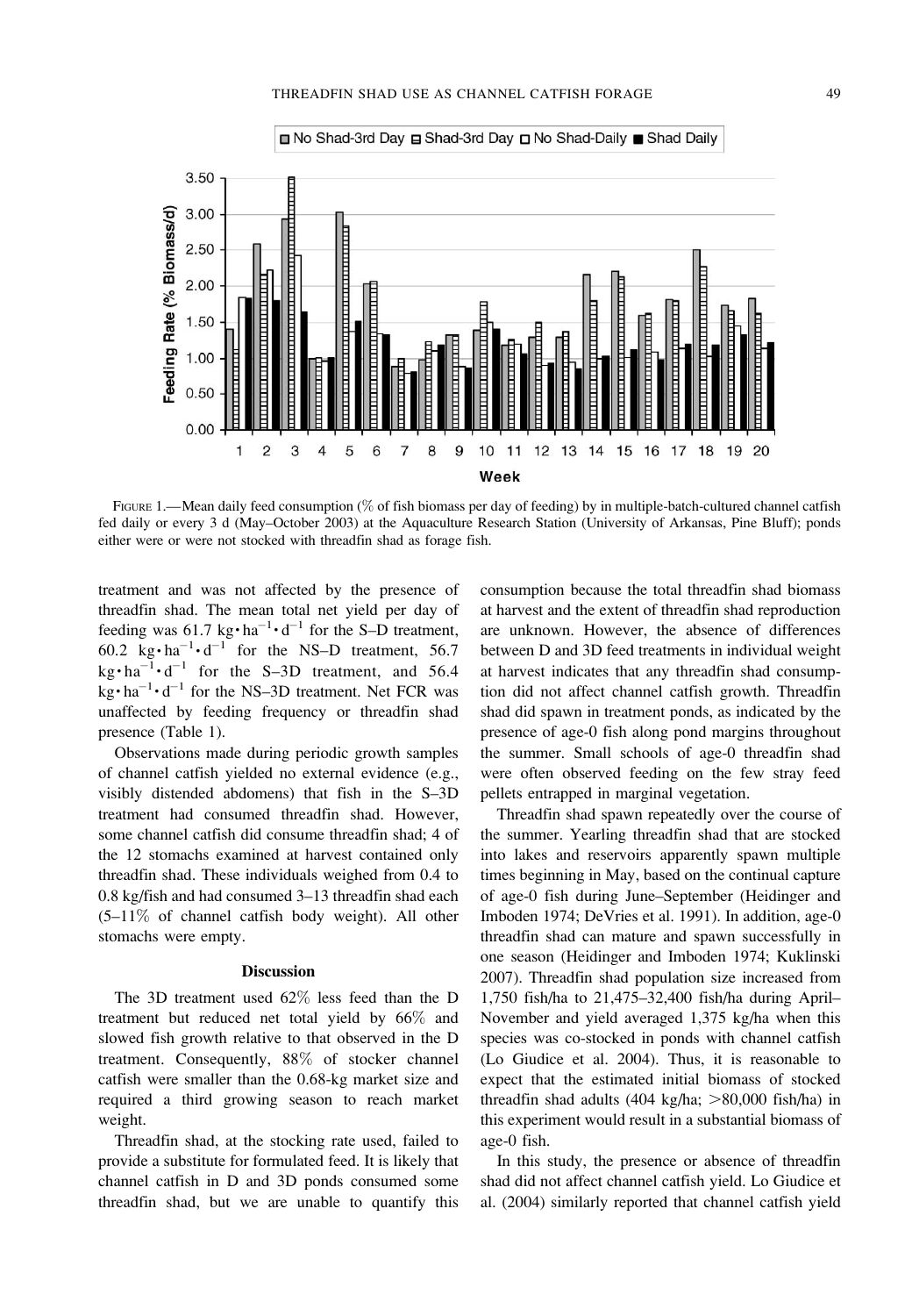and growth were unaffected by the presence or absence of threadfin shad. In that experiment, 9.0-g channel catfish fingerlings were stocked in 10 ponds at 13,200 fish/ha; five replicate ponds were stocked with adult threadfin shad at 16.5 kg/ha. After 208 d, mean channel catfish yield, individual weight, and FCR did not differ between ponds containing threadfin shad and those that lacked threadfin shad. The similar FCR indicated that threadfin shad probably were not a component of the channel catfish diet during the growing season. Use of blue tilapia as forage fish also did not significantly affect channel catfish net yield or FCR relative to ponds that did not contain blue tilapia (Torrans and Lowell 1987). Channel catfish are apparently unable to effectively prey on age-0 forage fish until water temperature declines in October, making forage fish more vulnerable to predation (Torrans and Lowell 1987, 2001). Stomach content analysis demonstrated that 21-cm TL and larger channel catfish can consume age-0 forage fish when cool water temperatures facilitate the capture of these prey (Perschbacher 2001).

While they were held in net socks at harvest, some channel catfish in this experiment encountered and consumed threadfin shad at a rate equivalent to 5–11% of body weight. Given the 4,188-kg/ha difference in stocker net yield between the D and 3D treatments, a large biomass of threadfin shad probably would be required to sustain growth of channel catfish fed every 3 d at a level similar to the growth achieved with daily feeding. Production of a high standing stock of threadfin shad would require stocking of a large number of broodfish and probably more than one growing season. Because the lower lethal temperature for threadfin shad is around  $5-7$ °C (Parsons and Kimsey 1954), it is questionable whether threadfin shad would survive through the winter in the southern United States in levee-type channel catfish ponds, which are 1–2 m deep on average. Threadfin shad are known to survive through most winters in channel catfish ponds in western Alabama, but those watershed ponds are deeper  $(depth = 3.0-3.6 \text{ m})$  than levee-type ponds.

Feed deprivation generally elicits hyperphagia in fish once the full feed ration is restored. Hyperphagia often is associated with compensatory growth, or increased weight gain, and improved FCR. In this experiment, daily feed consumption as a percentage of channel catfish biomass was 0.49–0.54% greater in the 3D treatment than in the D treatment. However, there was no indication of hyperphagia and compensatory growth (based on examination of net production per day of feeding) or an improvement in FCR in the 3D treatment, probably because the re-feeding period lasted only 1 d. In other pond studies, channel catfish subjected to varying degrees of feed deprivation generally exhibited hyperphagia and compensatory growth, but FCR improvements were usually not statistically significant and individual channel catfish weight at harvest was lower than that of fish fed daily to satiation (Kim and Lovell 1995; Li et al. 2004, 2005; Reigh et al. 2006).

Weight lost by individual channel catfish during short-term feed restriction may be recovered within one growing season (Kim and Lovell 1995; Li et al. 2005). Longer-term weight loss, however, is unrecoverable during one growing season. In this experiment, feeding channel catfish for 76 fewer days (3D treatment) reduced net production by 54 kg $\cdot$  ha<sup>-1</sup> $\cdot$  lost feed d<sup>-1</sup> relative to the D treatment. Relative to channel catfish that were fed daily, net production of fish fed every other day (55 fewer feed days) was reduced by 26  $\text{kg} \cdot \text{ha}^{-1} \cdot \text{lost feed } d^{-1}$  for fish given a feed containing 28% protein and by 23 kg $\cdot$  ha<sup>-1</sup> $\cdot$  lost feed d<sup>-1</sup> for fish given a feed containing 32% protein (Li et al. 2004). In evaluating the effects of periodic feed deprivation, Li et al. (2005) reported that channel catfish net production in ponds was reduced by  $14-39 \text{ kg} \cdot \text{ha}^{-1} \cdot \text{lost feed } d^{-1}$ when fish were fed for 21–64 fewer days relative to fish that were fed daily. In another pond study, channel catfish net production relative to that of daily fed fish declined by 18 kg $\cdot$  ha<sup>-1</sup> $\cdot$  lost feed d<sup>-1</sup> when fish were fed for 46 fewer days and by 25 kg $\cdot$  ha<sup>-1</sup> $\cdot$  lost feed d<sup>-1</sup> when fish were fed for 61 fewer days (Reigh et al. 2006). While the experimental conditions varied among these studies, the reduction in net production per lost day of feeding appears to become larger as the number of lost days during the production season increases.

At the rate used in this experiment, stocking of threadfin shad as forage fish into channel catfish production ponds does not appear to be a viable method of substituting for formulated feed when water temperatures are warm. Either channel catfish in this study did not effectively prey on threadfin shad during the growing season or the threadfin shad that were consumed did not support fast growth. Restricting feeding to every third day during the growing season in response to market or economic constraints reduces fish growth and yield and prolongs the grow-out period. Daily feeding of channel catfish was necessary to achieve maximum production and fish size in this study. However, additional research is necessary for determining the optimal feeding strategy to maximize profit under a variety of economic conditions.

#### Acknowledgments

The Agricultural Research Service (U.S. Department of Agriculture) and Aquaculture Research Station (University of Arkansas, Pine Bluff) support personnel